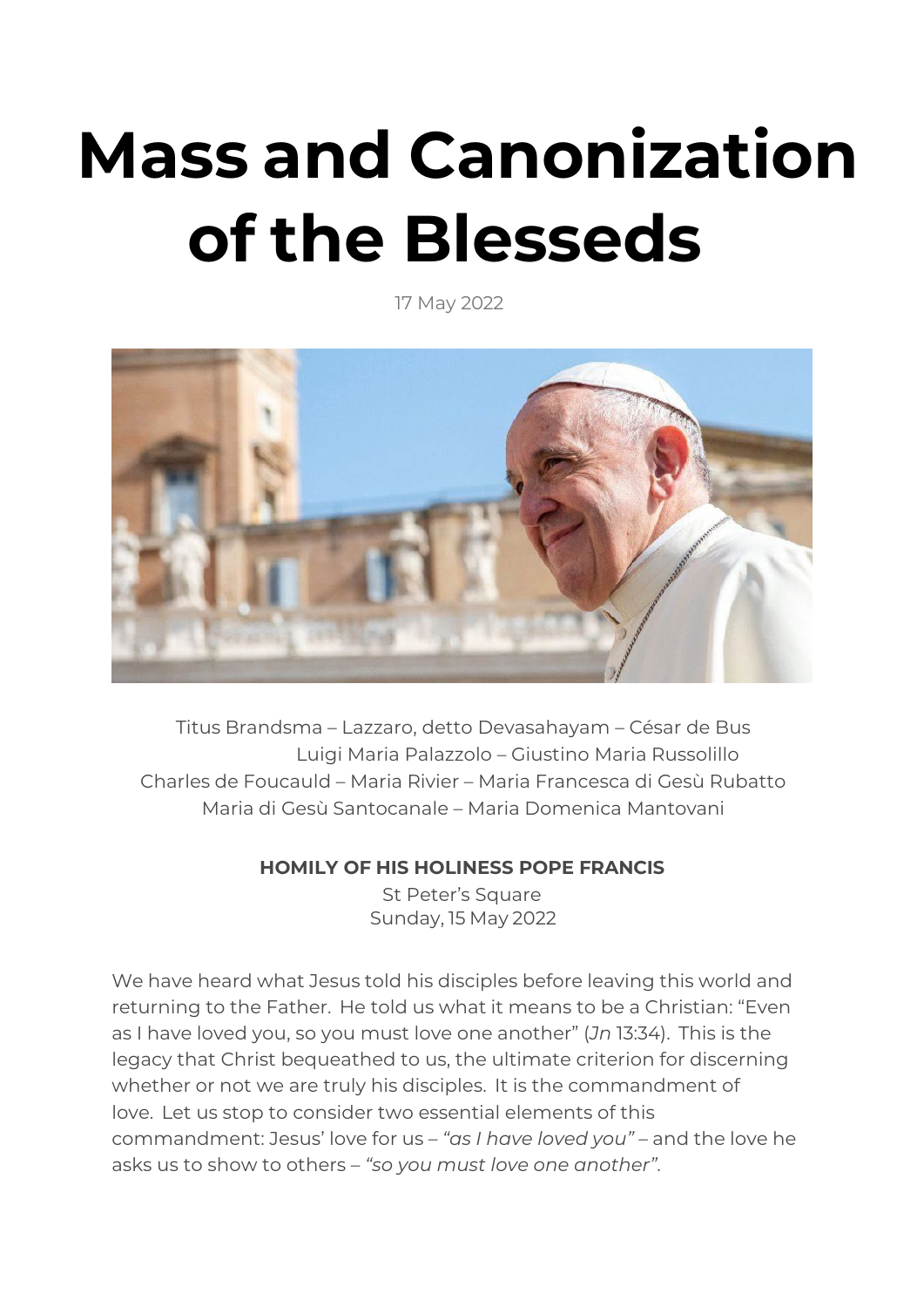First, the words *"as I have loved you"*. How did Jesus love us? To the very end, to the total gift of himself. It is striking to think that he spoke these words on that night of darkness, when the atmosphere in the Upper Room was one of deep emotion and anxiety: deep emotion, because the Master was about to bid farewell to his disciples; anxiety because he had said that one of them would betray him. We can imagine the sorrow that filled the heart of Jesus, the dark clouds that were gathering in the hearts of the apostles, and their bitterness at seeing Judas who, after receiving the morsel dipped for him by the Master, left the room to enter into the night of betrayal. Yet at the very hour of his betrayal, Jesus reaffirmed his love for his own. For amid the darkness and tempests of life, that is the most important thing of all: God loves us.

Brothers and sisters, may this message be the core of our own faith and all the ways in which we express it: "…not that we loved God but that he loved us" (*1 Jn* 4:10). Let us never forget this. Our abilities and our merits are not the central thing, but rather the unconditional, free and unmerited love of God. Our Christian lives begin not with doctrine and good works, but with the amazement born of realizing that we are loved, prior to any response on our part. While the world frequently tries to convince us that we are valued only for what we can produce, the Gospel reminds us of the real truth of life: *we are loved*. A contemporary spiritual writer put it this way: "Long before any human being saw us, we were seen by God's loving eyes. Long before anyone heard us cry or laugh, we were heard by our God, who is all ears for us. Long before any person spoke to us in this world, we were spoken to by the voice of eternal love" (H. NOUWEN, *Life of the Beloved*). He loved us first; he waits for us; he keeps loving us. This is our identity: we are God's loved ones. This is our strength: we are loved by God.

Acknowledging this truth requires a conversion in the way we often think of holiness. At times, by over-emphasizing our efforts to do good works, we have created an ideal of holiness excessively based on ourselves, our personal heroics, our capacity for renunciation, our readiness for selfsacrifice to achieve a reward. This can at times appear as an overly "pelagian" way of viewing life and holiness. We have turned holiness into an unattainable goal. We have separated it from everyday life, instead of looking for it and embracing it in our daily routines, in the dust of the streets, in the trials of real life and, in the words of Teresa of Avila to her Sisters, "among the pots and pans". Being disciples of Jesus and advancing on the path of holiness means first and foremost letting ourselves be transfigured by the power of God's love. Let us never forget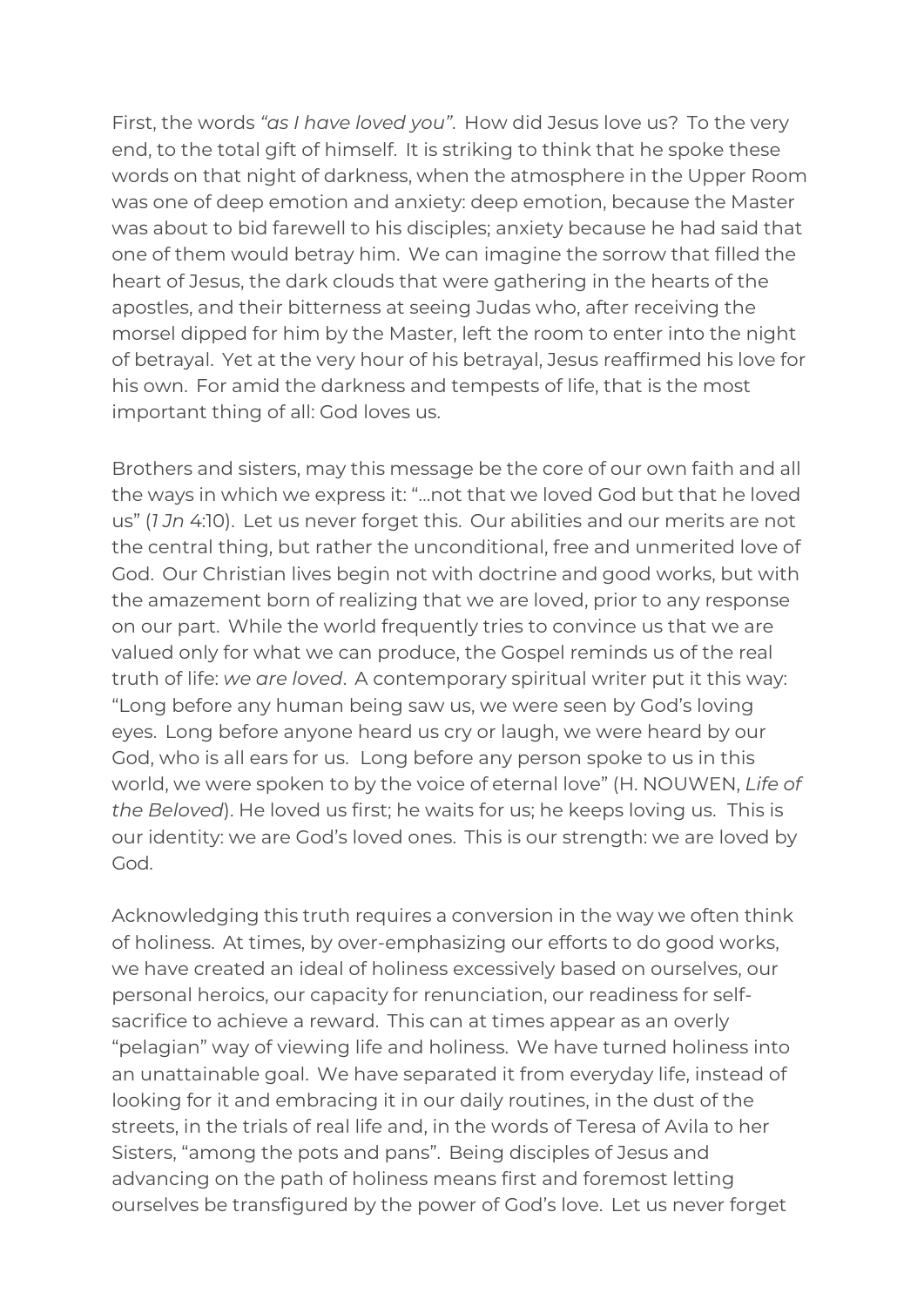the primacy of God over self, of the Spirit over the flesh, of grace over works. For we at times give more importance to self, flesh and works. No, the primacy is that of God over self, of the Spirit over the flesh, of grace over works.

The love that we receive from the Lord is the force that transforms our lives. It opens our hearts and enables us to love. For this reason, Jesus says – here is the second element – *"as I have loved you, so must you love one another"*. That word *"as"* is not simply an invitation to imitate Jesus' love; it tells us that we are able to love only because he has loved us, because he pours into our hearts his own Spirit, the Spirit of holiness, love that heals and transforms. As a result, we can make decisions and perform works of love in every situation and for every brother and sister whom we meet, because we ourselves are loved and we have the power to love. As I myself am loved, so I can love others. The love I give is united to Jesus' love for me. "*As*" he loved me, so I can love others. The Christian life is just that simple. Let's not make it more complicated with so many things. It is just that simple.

In practice, what does it mean to live this love? Before giving us this commandment, Jesus had washed the disciples' feet; then, after giving it, he gave himself up to the wood of the cross. To love means this: *to serve* and *to give one's life*. *To serve*, that is, not to put our own interests first: to clear our systems of the poison of greed and competitiveness; to fight the cancer of indifference and the worm of self-referentiality; to share the charisms and gifts that God has given us. Specifically, we should ask ourselves, "What do I do for others?" That is what it means to love, to go about our daily lives in a spirit of service, with unassuming love and without seeking any recompense.

Then, *to give one's life*. This is about more than simply offering something of ours to others; it is about giving them our very selves. I like to ask people who seek my counsel whether they give alms. And if they do, whether they touch the hand of the recipient or simply, antiseptically, throw down the alms. Those people usually blush and say no. And I ask whether, in giving alms, they look the person in the eye, or look the other way. They say no. Touching and looking, touching and looking at the flesh of Christ who suffers in our brothers and sisters. This is very important; it is what it means *to give one's life*.

Holiness does not consist of a few heroic gestures, but of many small acts of daily love. "Are you called to the consecrated life? So many of you are